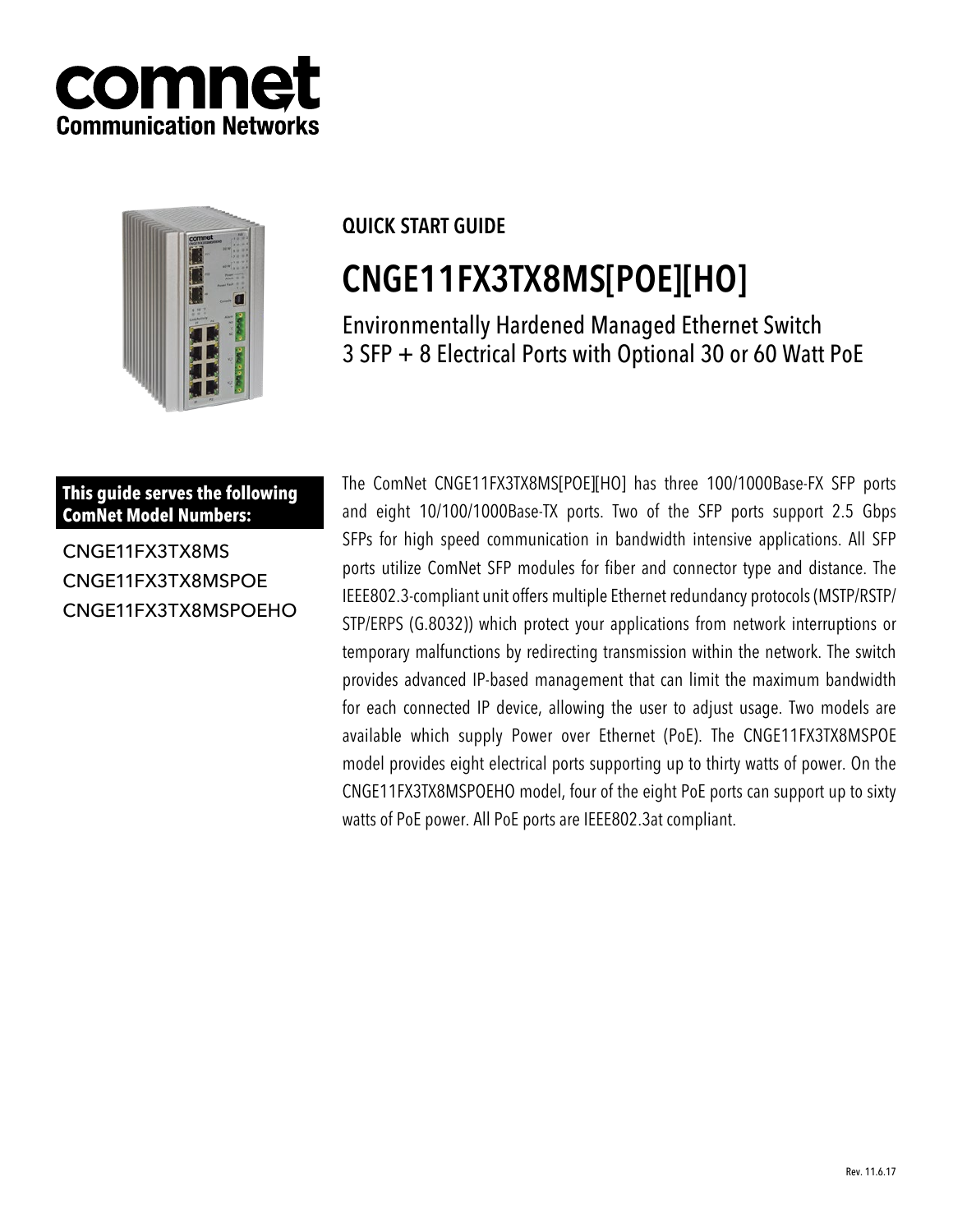### **Contents**

| <b>Regulatory Compliance Statement</b> |    |  |  |  |
|----------------------------------------|----|--|--|--|
| Warranty                               | 3  |  |  |  |
| <b>Disclaimer</b>                      | 3  |  |  |  |
| <b>Safety Information</b>              | 4  |  |  |  |
| <b>Hardware Installation</b>           | 5  |  |  |  |
| Installing the Switch on DIN-Rail      | 5  |  |  |  |
| <b>Wall Mounting Installation</b>      | 7  |  |  |  |
| <b>Hardware Overview</b>               | 8  |  |  |  |
| <b>Power Supply</b>                    | 9  |  |  |  |
| <b>Front Panel LEDs</b>                | 9  |  |  |  |
| POEHO 60 W PoE Model                   | 9  |  |  |  |
| <b>WEB Management</b>                  | 10 |  |  |  |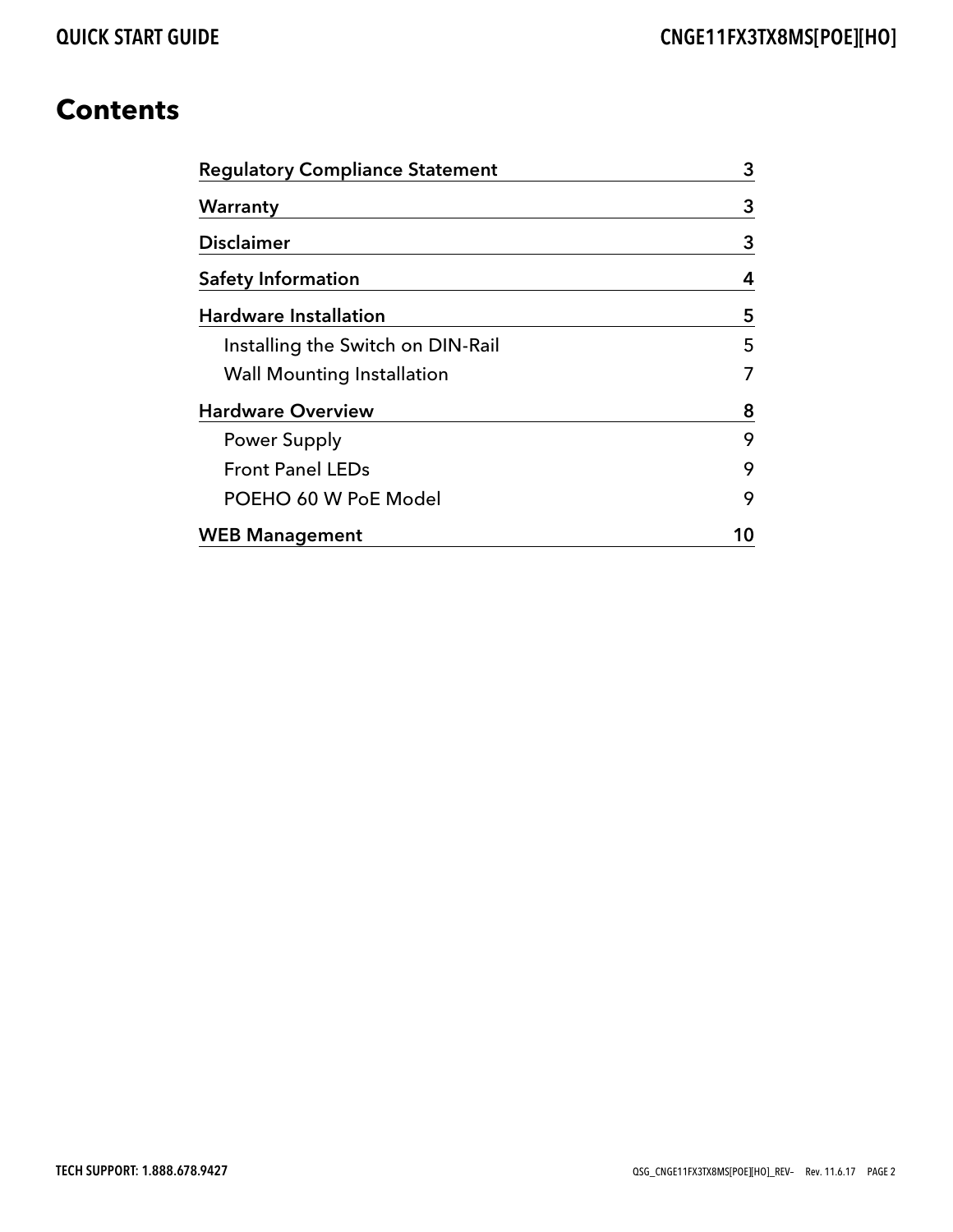### **Regulatory Compliance Statement**

Product(s) associated with this publication complies/comply with all applicable regulations. Please refer to the Technical Specifications section for more details.

### **Warranty**

ComNet warrants that all ComNet products are free from defects in material and workmanship for a specified warranty period from the invoice date for the life of the installation. ComNet will repair or replace products found by ComNet to be defective within this warranty period, with shipment expenses apportioned by ComNet and the distributor. This warranty does not cover product modifications or repairs done by persons other than ComNet-approved personnel, and this warranty does not apply to ComNet products that are misused, abused, improperly installed, or damaged by accidents.

Please refer to the Technical Specifications section for the actual warranty period(s) of the product(s) associated with this publication.

### **Disclaimer**

Information in this publication is intended to be accurate. ComNet shall not be responsible for its use or infringements on third-parties as a result of its use. There may occasionally be unintentional errors on this publication. ComNet reserves the right to revise the contents of this publication without notice.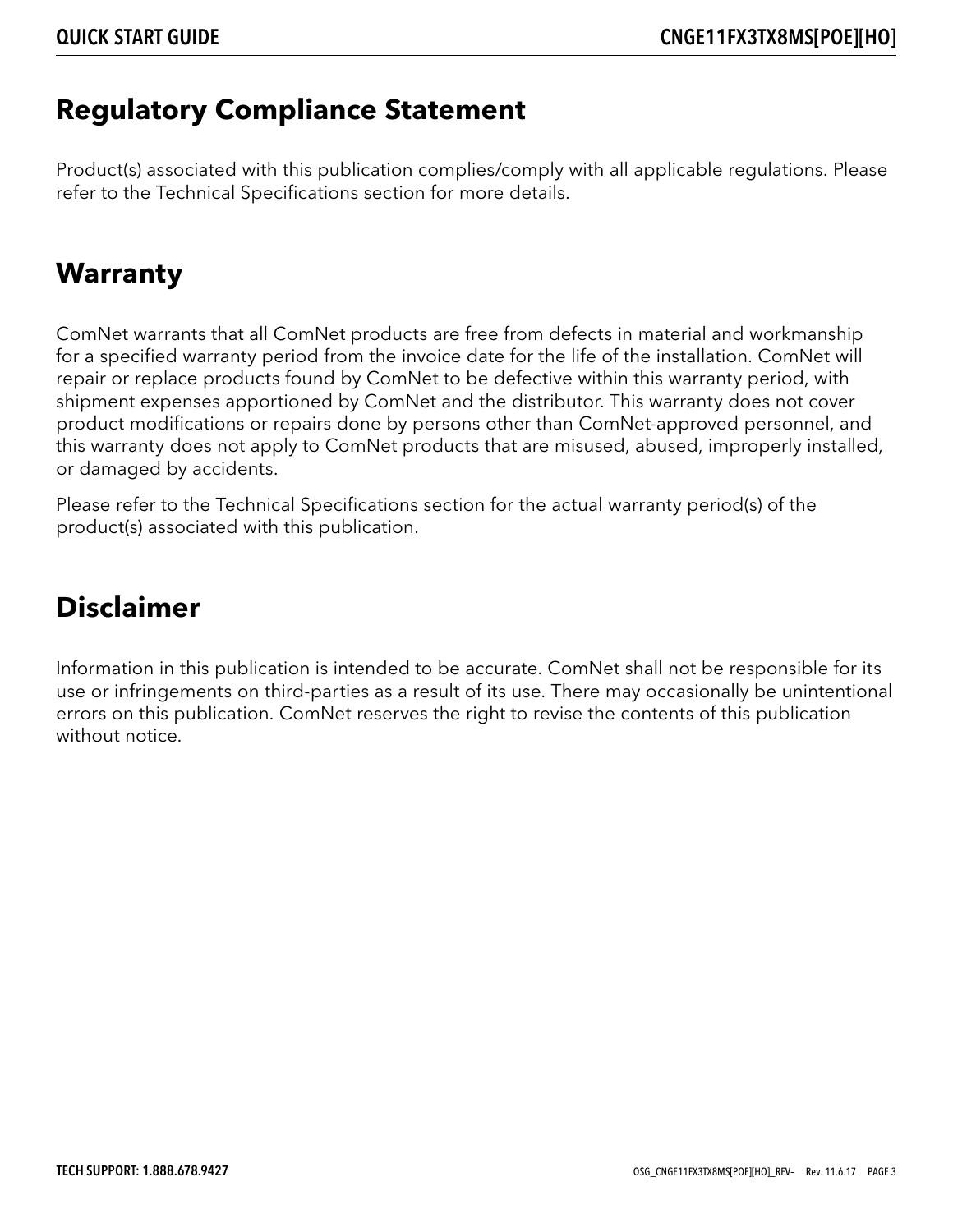### **Safety Information**

- » Only ComNet service personnel can service the equipment. Please contact ComNet Technical Support.
- » The equipment should be installed in locations with controlled access, or other means of security, and controlled by persons of authority. When operating at temperatures above 51º C, the equipment surfaces will be hot to the touch. Installation in restricted access location is required for this case.
- » For POE models requiring a power supply not labeled LPS, the unit should be installed in a restricted access location using a 60950-1, 2nd Edition + Am. 1 + Am. 2 Certified power supply rated for the ambient temperature in which it is installed. Total derated power rating should be greater than the sum of the attached loads plus 15 W for the switch.
- » Use CDRH compliant SFP modules when using fiber connectivity with this device.
- » When used in Australia or New Zealand, the product is certified for intra building applications only, and should not be directly connected to network cables with outside plant routing.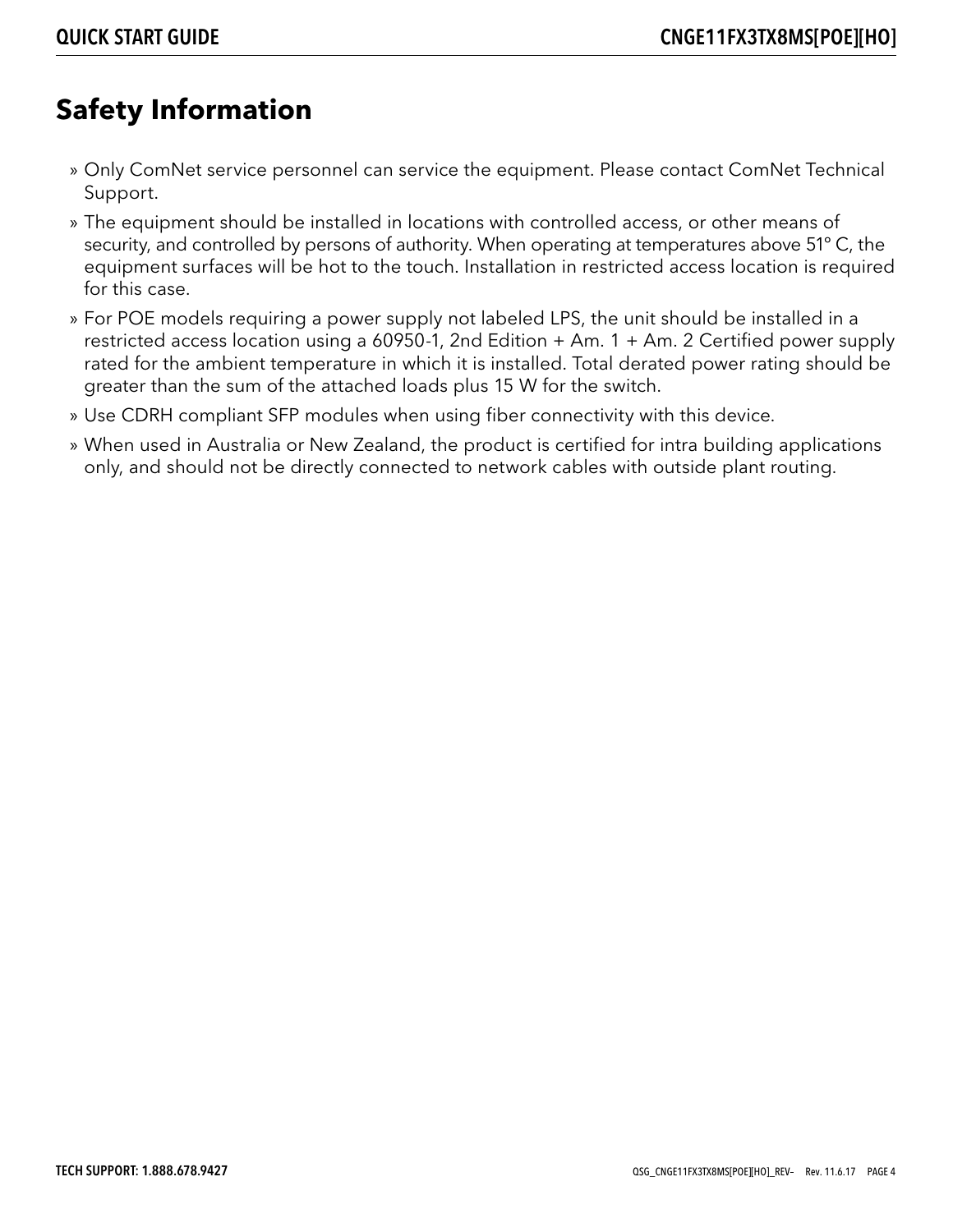## **Hardware Installation**

### **Installing the Switch on DIN-Rail**

Each switch has a Din-Rail kit on the rear panel. The DIN-Rail kit affixes the switch to the DIN-Rail.



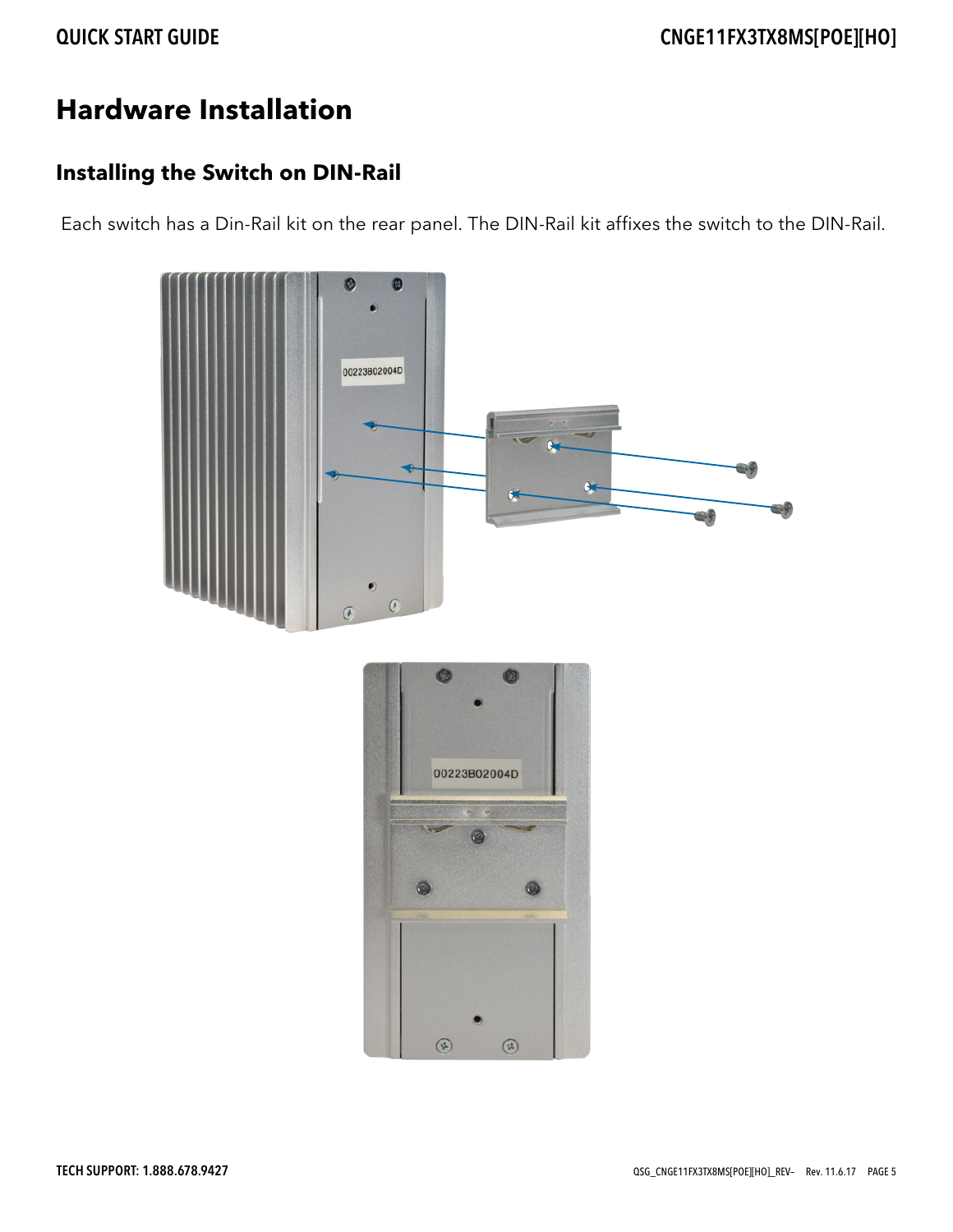It is easy to install the switch on the Din-Rail:

#### Mount Series on DIN-Rail

Step 1: Tilt the switch and mount the metal spring to DIN-Rail.



Step 2: Push the switch toward the DIN-Rail until you hear the spring snap into place

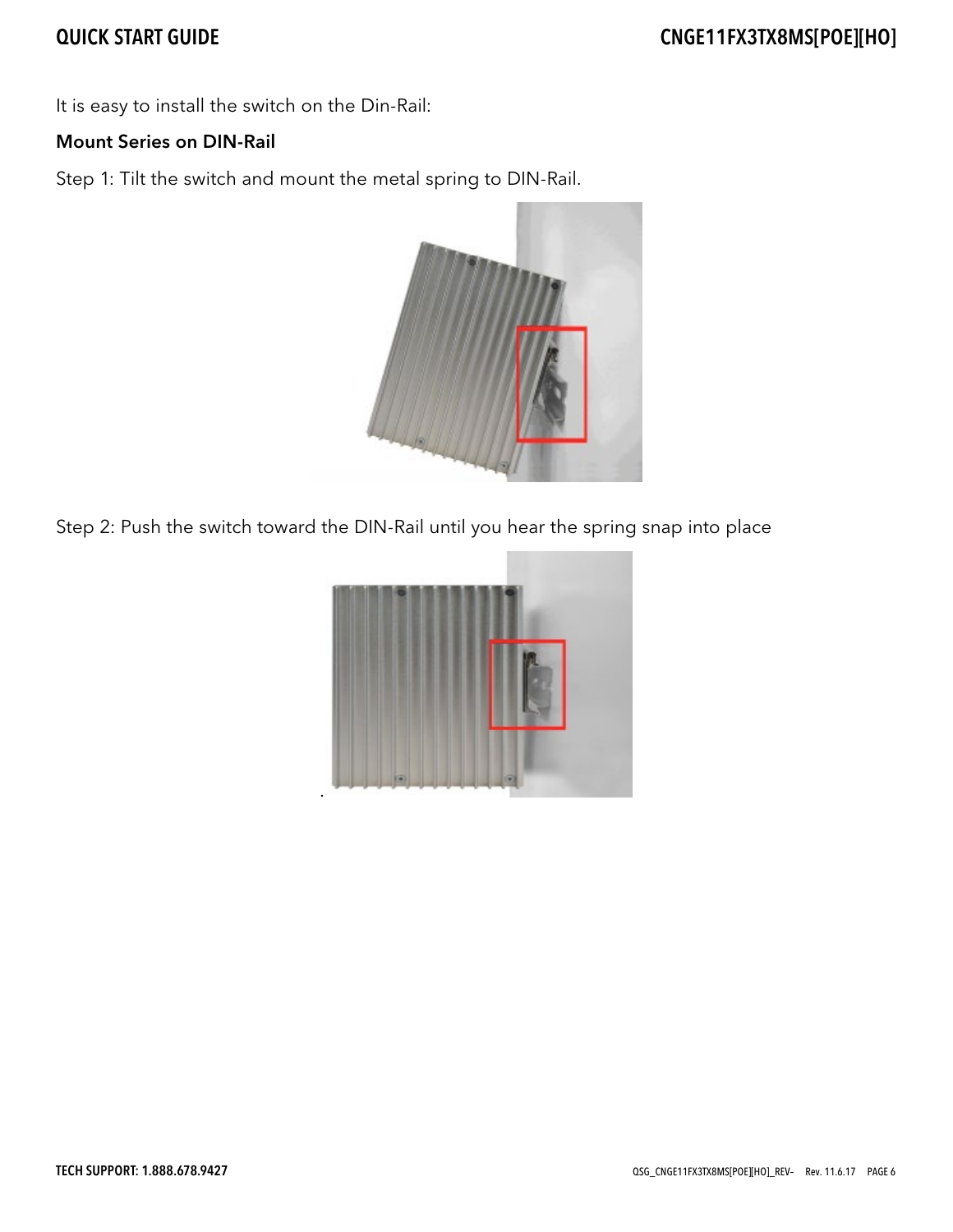### **Wall Mounting Installation**

Each switch has another installation method for users to fix the switch. A wall mount panel can be found in the package. The following steps show how to mount the switch on the wall:

#### Mounting the switch on a wall

Note: For drywall applications where no studs are available, use drywall anchors rated for 50 lbs or more. In order to prevent switches from being damaged, use appropriate hardware (not supplied) for securing the unit to the wall. #6 screws with at least ½-inch penetration into wood surface recommended.

- Step 1: Remove DIN-Rail kit if it is installed.
- Step 2: Remove the two screws at the top of the unit's back panel. Remove only one pair of back panel screws at time (these hold the back panel in place on the unit).
- Step 3: Use the same two screws plus one of the included screws to attach the wall mount panel to the top set of screw holes as shown in the diagram below.



- Step 4: Repeat Steps 2 and 3 to mount the second wall mount panel on the bottom of the unit's back panel.
- ATTENTION: Do not remove the top and bottom panel screws at the same time, or the back panel will detach from the unit. Install the wall mount panels one at a time. When operating at temperatures above 51°C, the equipment surfaces will be hot to the touch. Installation in restricted access location is required for this case.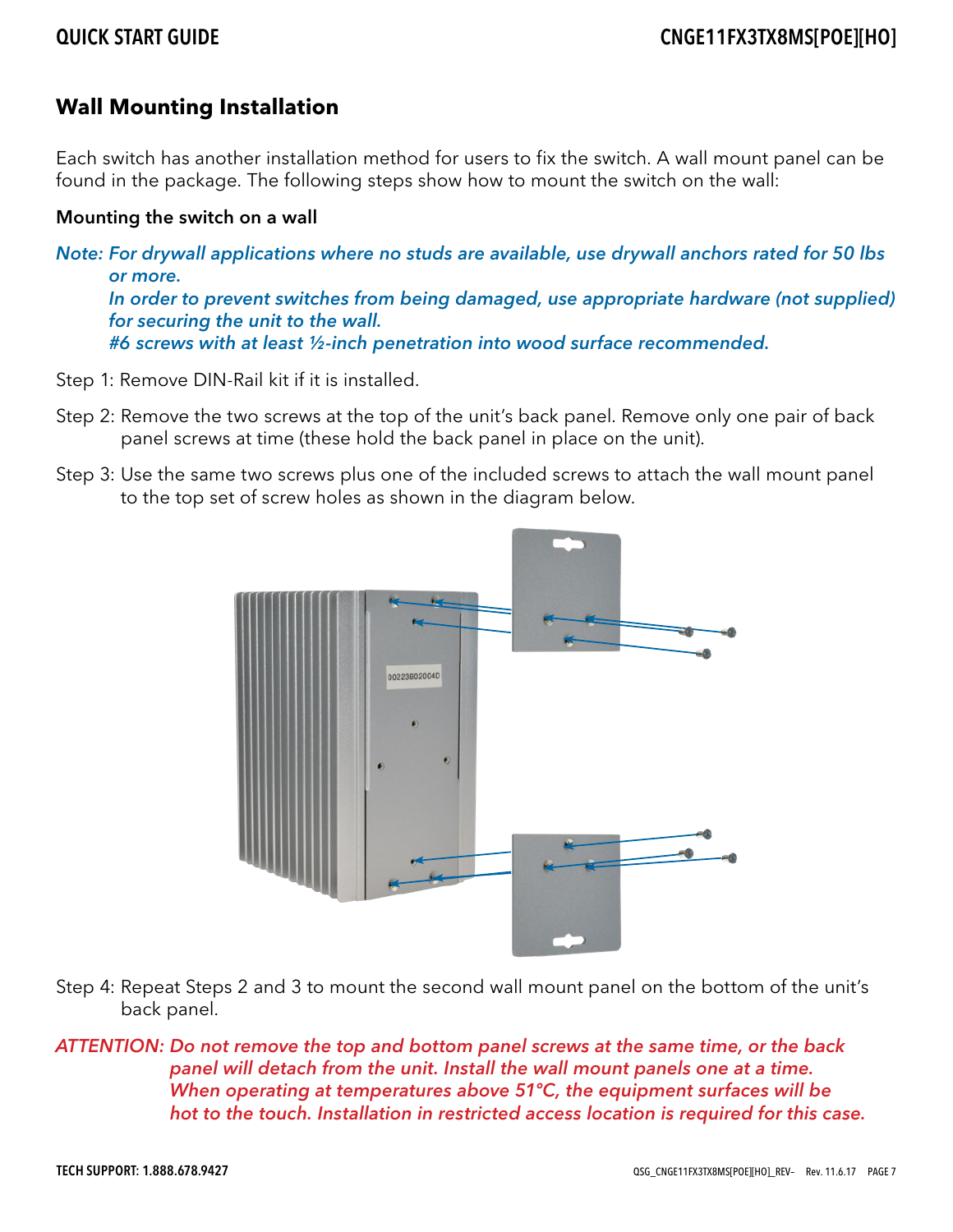### **Hardware Overview**



CNGE11FX3TX8MS[POE][HO]

| Call-out       | <b>Description</b>                              |
|----------------|-------------------------------------------------|
| O              | $1 \times 100/1000$ Base-FX SFP Port            |
| 2              | $2 \times 100/1000/2500$ Base-FX SFP Ports      |
| 6              | Link/Activity LED Indicators for SFP Ports      |
| Ø              | 8 × 10/100/1000Base-TX RJ45 Ports               |
| 6              | PoE LED Indicators (PoE models only)            |
| 6              | Alarm and Power LED Indicators                  |
| Ø              | <b>USB Console Port</b>                         |
| 6              | Fault Relay 3-Pin Terminal Block Connector      |
| $\overline{9}$ | Redundant Power 2-Pin Terminal Block Connectors |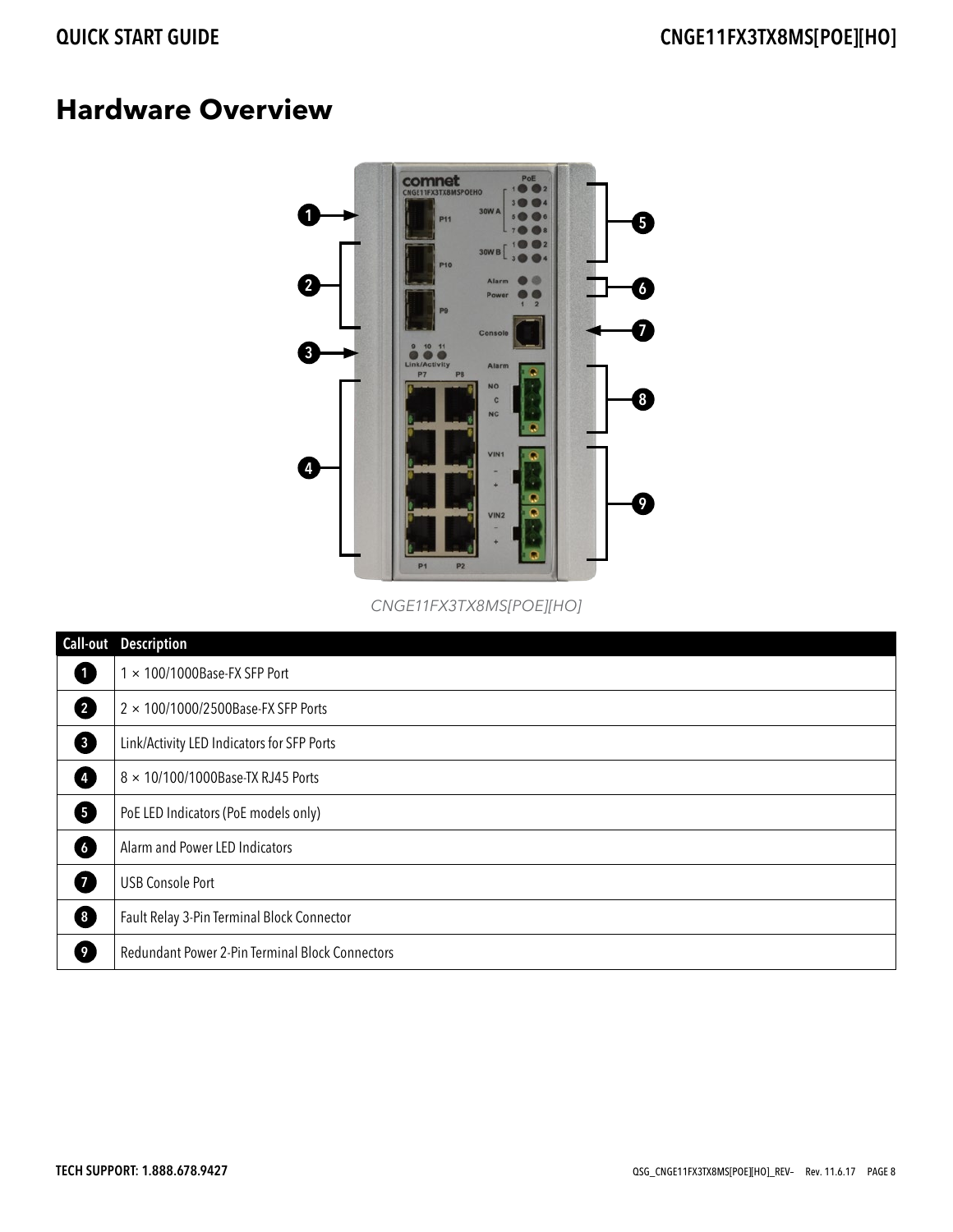### **Power Supply**

For CNGE11FX3TX8MS Models, Power Supply must be 12 to 57 VDC @ 15 W max.

For CNGE11FX3TX8MSPOE Model, Power Supply must be 44 to 57 VDC @ 255W max.

For CNGE11FX3TX8MSPOEHO Model, Power Supply must be 44 to 57 VDC @ 375W max.

#### IMPORTANT SAFEGUARDS:

- A) Elevated Operating Ambient If installed in a closed or multi-unit rack assembly, the operating ambient temperature of the rack environment may be greater than room ambient. Therefore, consideration should be given to installing the equipment in an environment compatible with the maximum ambient temperature  $(T_{m}$ ) specified by the manufacturer.
- B) Reduced Air Flow Installation of the equipment in a rack should be such that the amount of air flow required for safe operation of the equipment is not compromised.

### **Front Panel LEDs**

| <b>LED</b>                    | Color | <b>Status</b>   | <b>Description</b>                                   |  |  |
|-------------------------------|-------|-----------------|------------------------------------------------------|--|--|
| Alarm                         | Red   | On              | Alarm Fault Status has been triggered                |  |  |
| Power 1 Alarm                 | Green | On              | Power Input on VIN1 terminal block Input             |  |  |
|                               | Red   | On              | Power lost to VIN1 terminal block                    |  |  |
| Power 2 Alarm                 | Green | On              | Power Input on VIN1 terminal block Input             |  |  |
|                               | Red   | On              | Power lost to VIN2 terminal block                    |  |  |
| PoE (Power over Ethernet)     |       |                 |                                                      |  |  |
| 30W A                         | Green | On              | MODE A PoE is being supplied on indicated RJ-45 port |  |  |
| 30W B                         | Green | On              | MODE B PoE is being supplied on indicated RJ-45 port |  |  |
| <b>Gigabit Ethernet ports</b> |       |                 |                                                      |  |  |
| Link                          | Green | On              | Port in Full Duplex mode                             |  |  |
| Activity                      | Amber | <b>Blinking</b> | Data transmitted                                     |  |  |
| <b>Gigabit SFP ports</b>      |       |                 |                                                      |  |  |
| Link/Activity                 | Amber | <b>Blinking</b> | Data transmitted                                     |  |  |

### **POEHO 60 W PoE Model**

Port 1 to 4 support both mode A and mode B PoE which is 60 W in total. When a greater than 30 W PoE supported device is connected to ports 1 to 4, both 30 W A and B Indicator LEDs will be turned on to indicate the high-power application device is connected.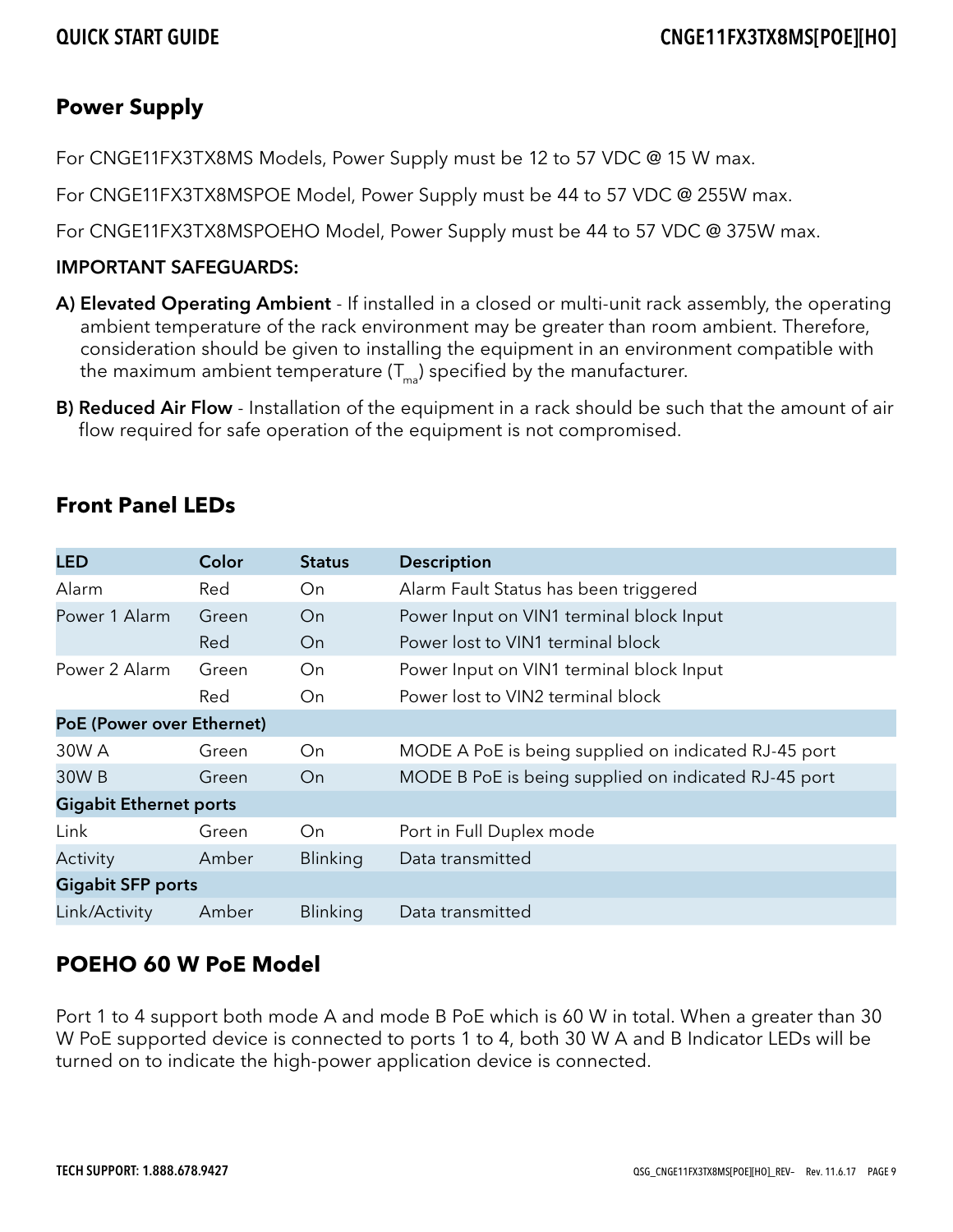### **WEB Management**

Attention: While installing and upgrading firmware, please remove physical loop connection first. DO NOT power off equipment while the firmware is upgrading!

### **Configuration by Web Browser**

#### About Web-based Management

An embedded HTML web site resides in the flash memory on the CPU board. It contains advanced management features and allows you to manage the switch from anywhere on the network through a standard web browser such as Microsoft Internet Explorer.

#### Preparing for Web Management

The default value is as below: IP Address: 192.168.10.1 Subnet Mask: 255.255.255.0 Default Gateway: 192.168.10.254 User Name: admin Password: admin

#### System Login

- 1. Launch web browser.
- 2. Type  $http://192.168.10.1. Press Enter. \nEile Edt. \nWe have a roots. \nEeb$



- 3. The login screen appears.
- 4. Key in the username and password. The default username and password is **admin**.
- 5. Select Enter or OK button, then the main interface of the Web-based management appears.
- Warning Any changes made to the settings will apply only to the current running configuration of the switch and will be lost in the event of a power cycle. To save any changes made to persistent memory please go to "Maintenance ¦ Configuration ¦ Save startup-config" to write the changes to the switches startup configuration.